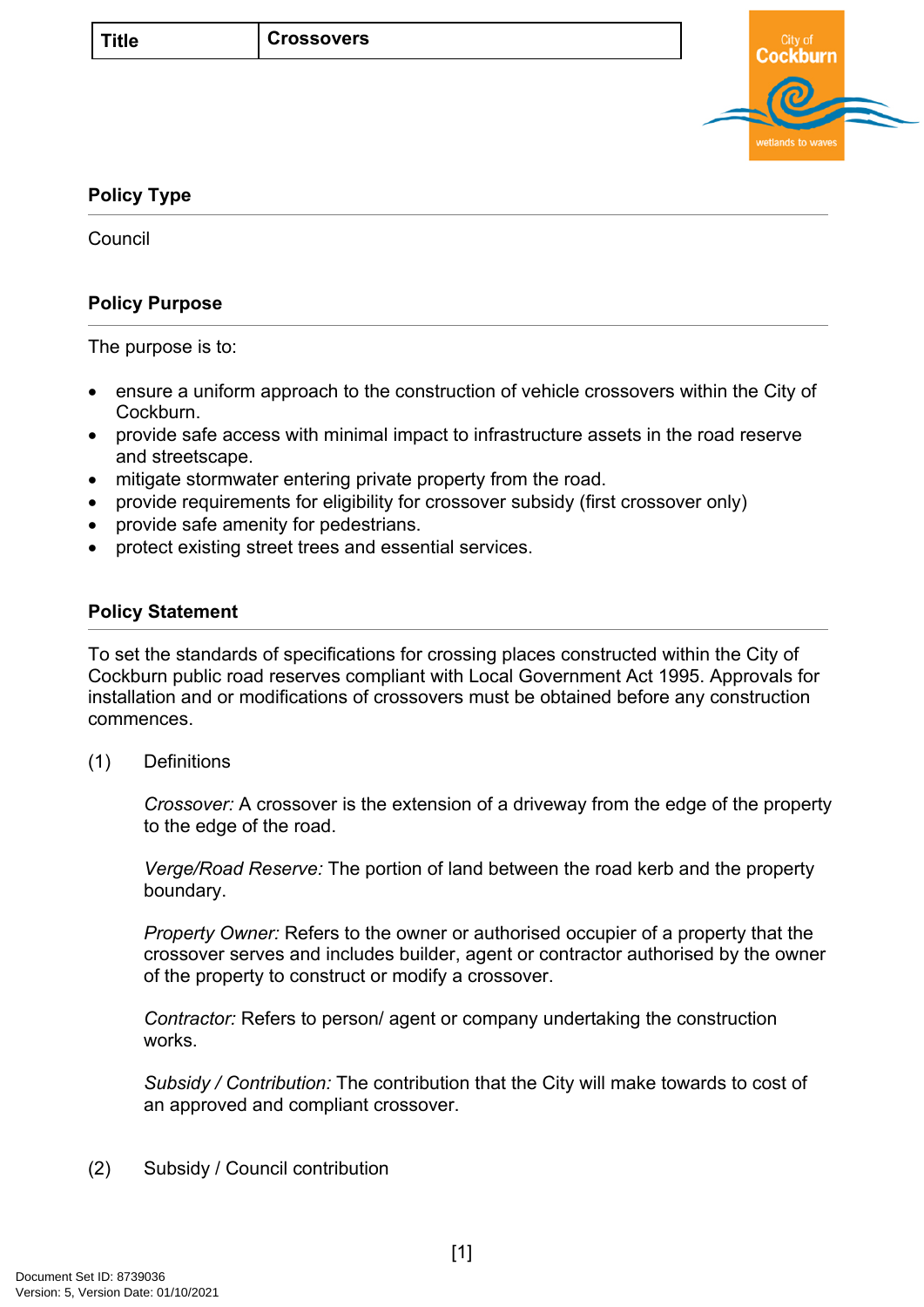

City of Cockburn defines a "standard crossing" for the purposes of subsidy. Construction material for a standard crossing is plain grey concrete.

Single crossover: Minimum three metres (3m) wide at property boundary. Council contribution for approved and compliant with Vehicle Crossover Specifications is to a maximum of \$500 for the first crossing only.

Double crossover: Minimum six metres (6m) wide at property boundary. Council contribution for approved and compliant with Vehicle Crossover Specifications is to a maximum of \$1000 for the first crossing only.

[Crossover Contribution Application Form – Appendix B](https://www.cockburn.wa.gov.au/Building-and-Development/Applications-and-Permits/Crossovers/Crossover-Claim-Form-Appendix-B) . To be completed and crossover inspected for compliance with approvals and specifications.

Additional crossovers or modifications to existing crossovers are not eligible for any subsidy or contribution.

(3) Application for Crossover

The owner of the property, or their agent, wishing to construct a vehicle crossover must make written application to the City. Application form can be found on the City of Cockburn webpage or at the City of Cockburn Administration building.

(4) Additional Crossovers

Individual lots are limited to one (1) crossover for every 30 metres of frontage. The total accumulated width when constructing a second crossover shall be no wider than one third of the property frontage, or a maximum aggregate width of nine (9) metres, whichever is less.

(5) Crossover Conflict with Road reserve infrastructure assets

Where the location of a new crossover, requested by the property owner, conflicts with existing road reserve infrastructure assets, the cost associated with relocating or modifying these assets will be the responsibility of the property owner.

1. Verge Trees:

No verge trees are to be removed without permission from the City and crossovers are to have a minimum of one (1) metre separation as per the Verge and Street Tree Policy. The property owner is responsible for all costs associated with tree removal.

- 2. Footpath: The crossover is to be constructed without removing any existing footpath. Removal of footpath without permission will result in the footpath being reinstated and the property owners cost.
- 3. Kerbing:

Where fully mountable kerbing is present and in good condition it is not to be removed. Where kerbing is to be replaced it must be saw-cut and replaced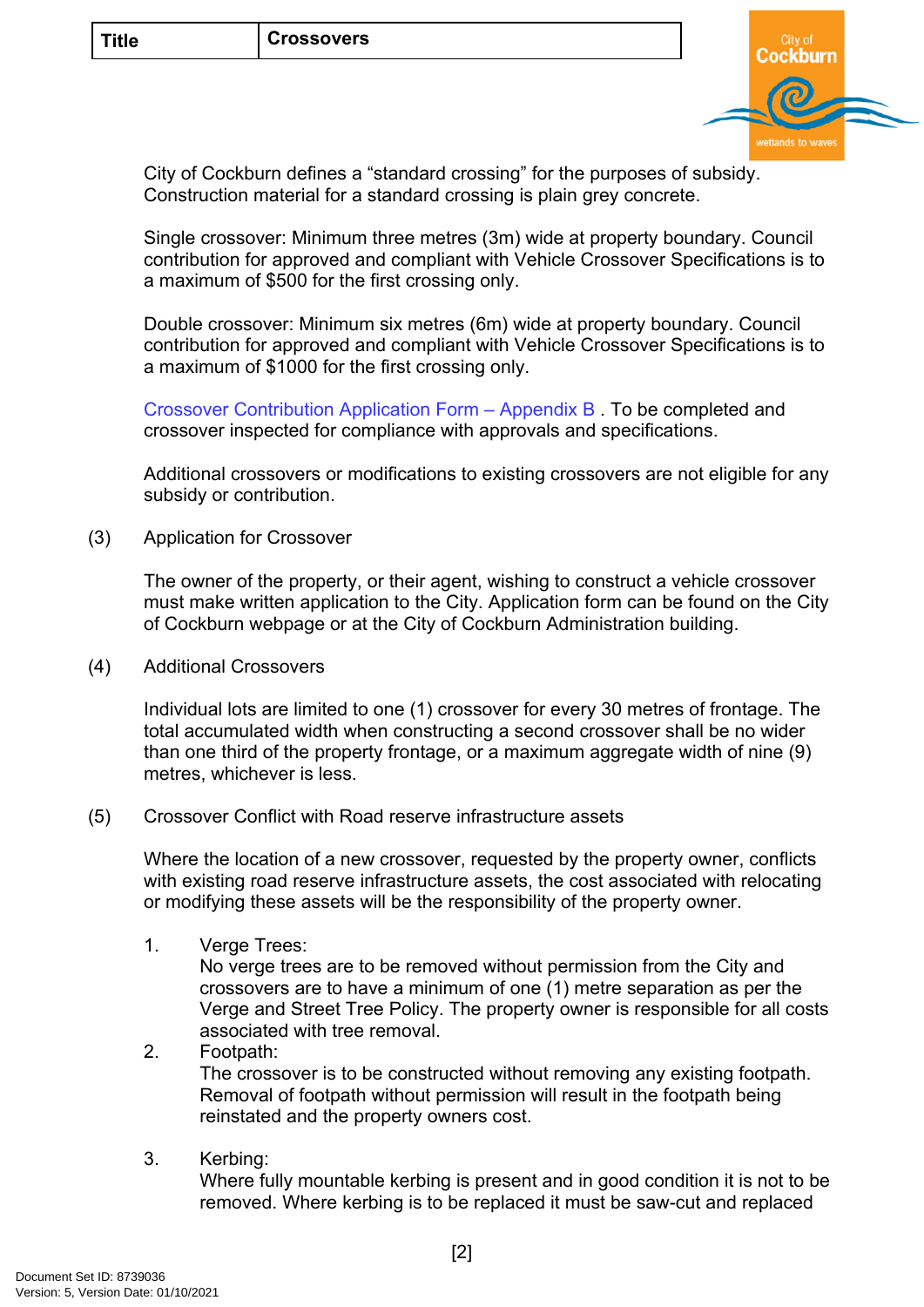

with mountable kerbing. Further details in Specifications Appendix C - Kerb Explanation Sheet – Drawing.

- 4. Drainage pits and structures Placement of crossover to avoid existing drainage structures, any modifications or relocations are subject to approval and all costs will be the responsibility of the property owner.
- 5. Road and parking signs: are not to be removed without approval.
- 6. Street Lights, Power Poles, and Stay Wires Placement of crossover to avoid existing street lights power poles and stay wires, any modifications are subject to City and Western Power. (Relocation timings are subject to Western Power processes, allow minimum four (4) months). Any modifications or relocations are subject to approval and all costs will be the responsibility of the property owner.
- 7. Bus Stops

Placement of crossover to avoid existing Bus Stops. Any proposed relocations are subject to Public transport Authority and City approval and cost will be the responsibility of the property owner.

8. Verge Levels and Public utility services

Verge levels are not to be altered without permission from the City and ensuring all essential services are protected at all times. Conflicting Public utility services are subject to the service authority owner providing approval and that the property owner is responsible for costs incurred. Safe access for pedestrians on the verge shall be maintained at all times. Any damage to Council assets or public utility services, the contractor or property owner shall be held responsible for the repair and or replacement.

## (6) Standard Materials

All material used in construction of vehicle crossover shall be in accordance with the standard specifications of the City. Any materials which are considered inferior to these specified shall be liable to rejection of application.

- 1. Residential crossovers Concrete and Brick Paving
- 2. Commercial, Industrial Rural crossovers Concrete, Brick Paving and Asphalt
- 3. Alternate Materials Residential properties All materials proposed / submitted must be trafficable and approved by the City**.**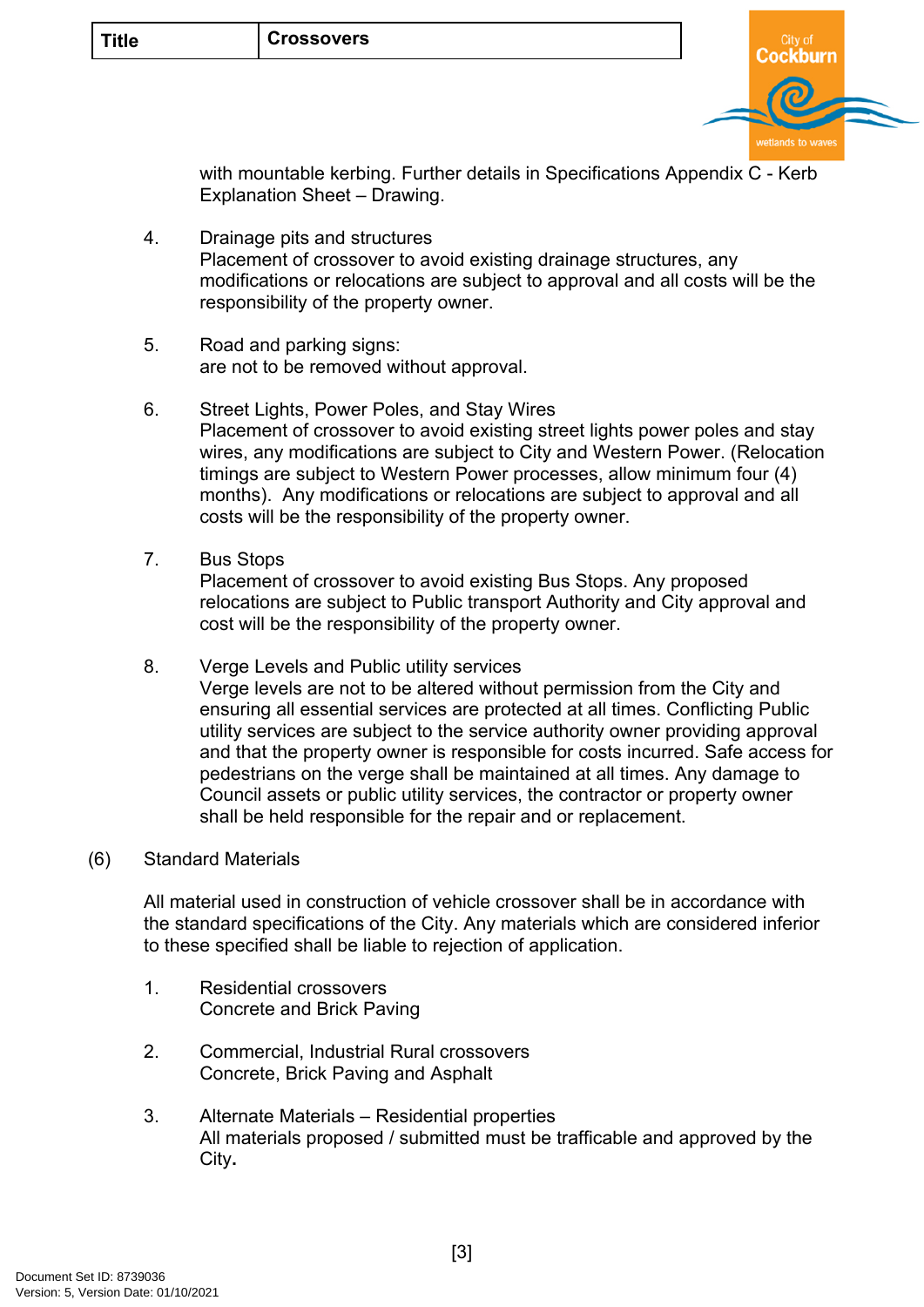

4. Reinstatement

Reinstatement works shall be completed to the satisfaction of the authorised representative. All reinstatement works shall be carried out such that the verge is left in a condition equal or better than the original verge condition.

All remnants or debris is to be cleared and disposed by the applicant.

### (7) Maintenance Maintenance and repairs is the sole responsibility of the property owner.

(8) Legislation Requirements Local Government Act 1995 Sch. 9.1 cl. 7(4) "Regulations may provide for the local government to bear some of the cost of making a crossing in certain circumstances."

The Local Government regulations Uniform Local Provisions Regulations 1996:

- *15. Contribution to cost of crossing Sch. 9.1 cl. 7(4)* 
	- *(1) Where* 
		- *(a) a local government* 
			- *(i) under regulation 12 constructs or approves the construction of; or*
			- *(ii) under regulation 13(1) requires the construction of, a crossing giving access from a public thoroughfare to private land or a private thoroughfare serving the land; and*
		- *(b) the crossing is the first crossing in respect of the land; and*
		- *(c) the crossing is a standard crossing or is of a type that is superior to a standard crossing, the local government is obliged to bear 50% of the cost, as estimated by the local government, of a standard crossing, but otherwise the local government is not obliged to bear, nor prevented from bearing, any of the cost.*
	- *(2) In sub-regulation (1) first crossing, in respect of land, means the first crossing to the land or a private thoroughfare serving the land constructed under regulation 12 or section 358<sup>2</sup> of the Local Government Act 1960<sup>3</sup> as in force at any time before 1 July 1996;*

*standard crossing means, subject to any local law as to what is or is not a standard crossing, a crossing of a kind that the local government, by resolution, decides is a standard crossing.*